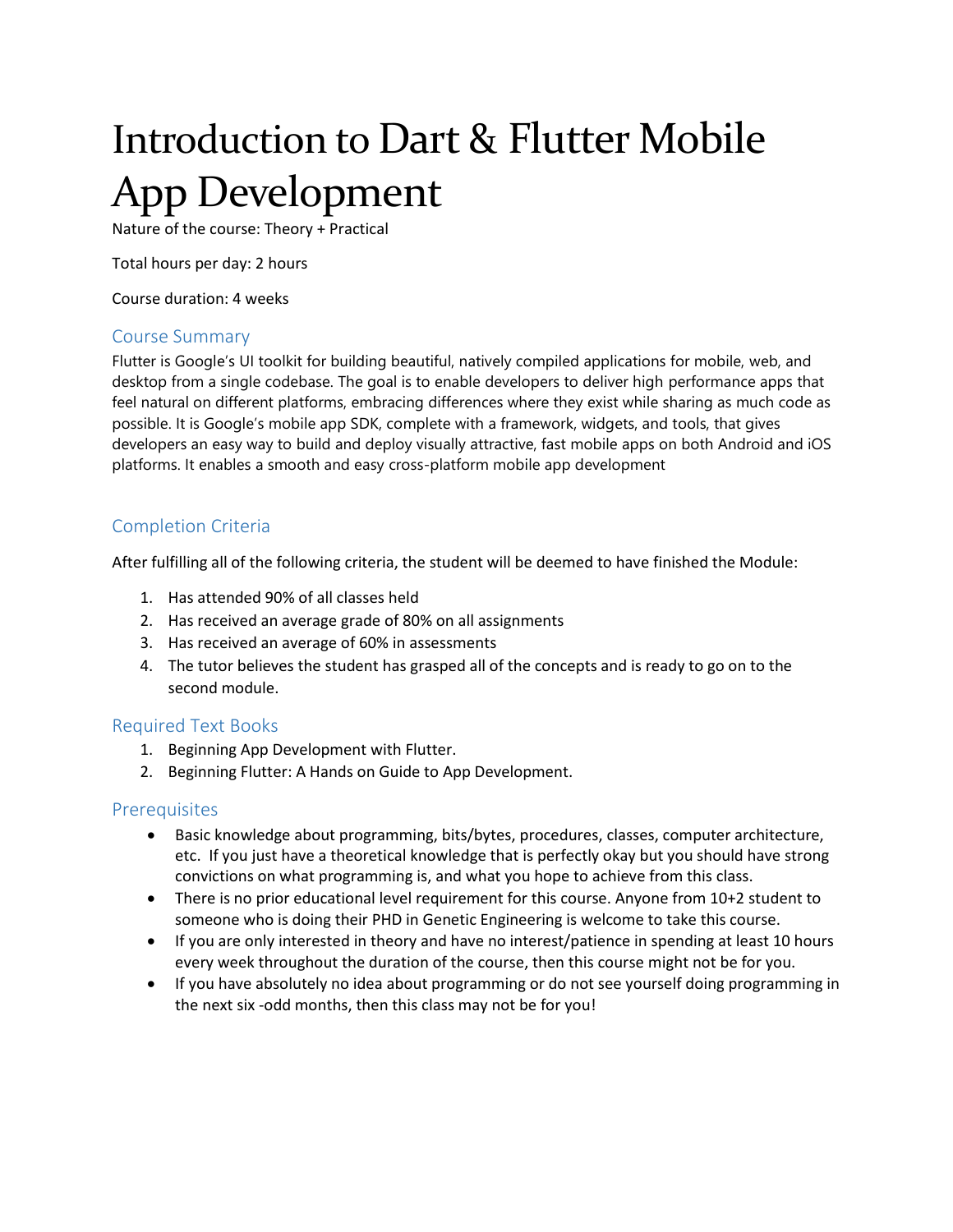## Course Details

### WEEK<sub>1</sub>

## **Introduction and Installation**

- Introduction to Flutter
- Introduction to cross platform mobile application
- Project Structure

# **Basics of Dart Programming Language**

- Hello World
- Variables and Datatypes
- Control flow statements
- Functions
- Comments
- Imports and Classes
- Async and Await

# **Exploring Flutter**

- Flutter Hello World Application
- Understanding Material
- Project Structure
- Concept of pub

### WEEK 2

# **Understanding Widgets**

- Introduction to widgets
- Text
- Container
- Row
- Column
- Buttons
- Scaffold and many more
- Creating custom widget

### **List of Items**

- Using List views
- Using List view builder